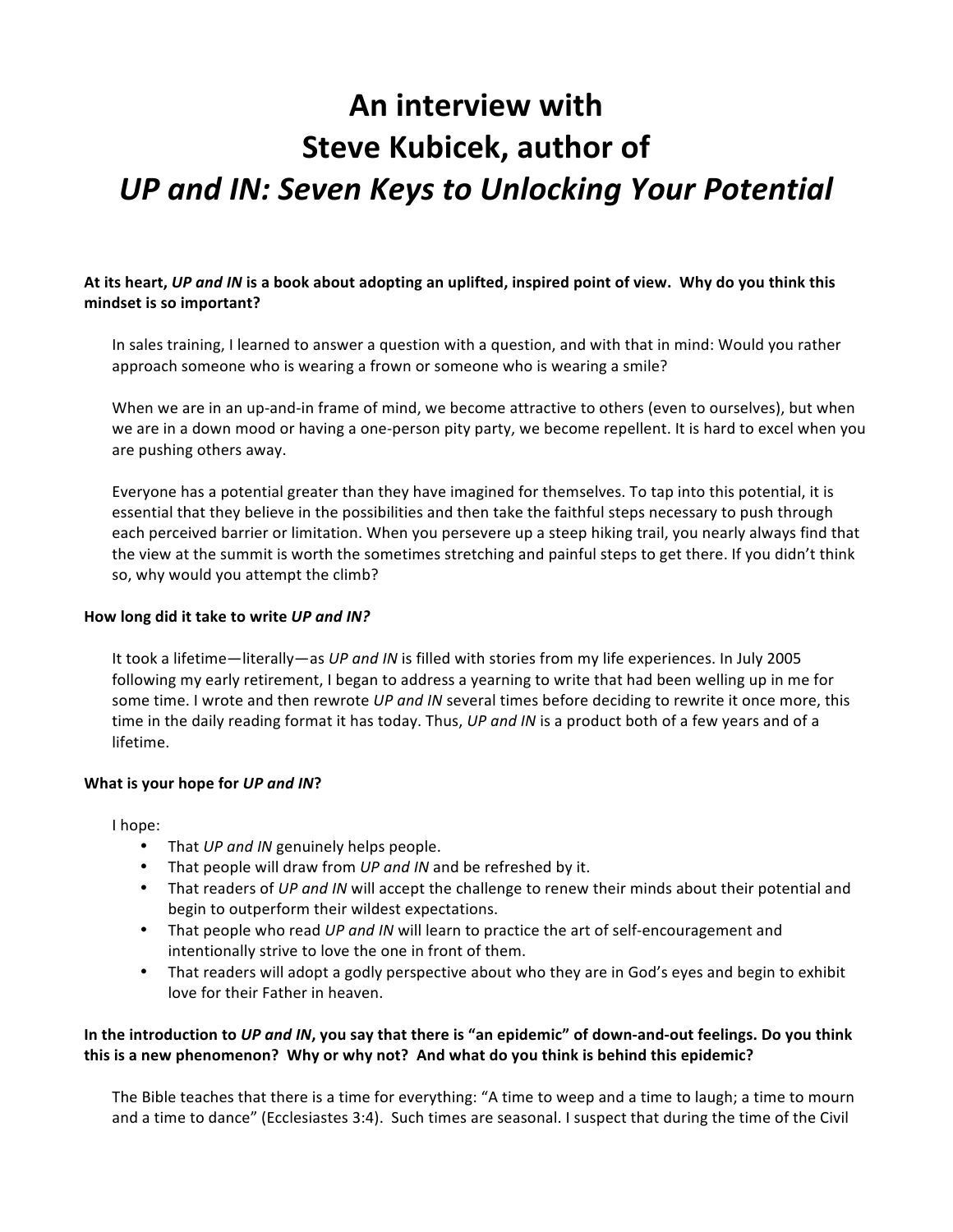War or the Great Depression, most folks were feeling down. With that in mind, no: I do not think that the current epidemic of down-and-out feelings is a new phenomenon. Rather, as individuals or as communities or as a country, we have been allowing ourselves to feel down and remain down because of the negative and unhealthy thoughts we have chosen to embrace.

Unrealistic expectations and/or misplaced dependencies form the root of most depressive thoughts. To turn down feelings around, we must guard what thoughts we allow to take root in our minds and hearts. We can change our outlook by changing the way we look at things. For instance, if you change your expectations to realistic ones and place your dependencies on God rather than Washington or politicians or your work or other people, your feelings will improve dramatically.

#### Surely everyone has "down" moments. How do you find your way up?

You can count me in that number, for sure. Yes, I have my down moments, too, and sometimes they stretch beyond the moment. In fact, if I had no experience with melancholy, I would be a poor instructor, indeed. If you are feeling down or if you experience moments of melancholy, here's the good news: You are not alone, nor are you strange.

Everyone needs encouragement. I believe it is part of our DNA, the way God wired us. And if we take Him at His word, we are to "encourage one another" (1 Thessalonians 5:11). You see, God knew we would need encouragement, and He provided for this need by providing uplifting people in our lives. This is why having a good friend, an encouraging spouse, a positive influencer, a life coach, or a role-model or mentor is important for everyone.

Another provision God has given to encourage us is His Scripture. Don't let skepticism keep you from turning to this invaluable resource. The Bible instructs us to comfort those who need comforting with the comfort we ourselves have received.

God also tells us that He desires to be our comforter and encourager. In other words, He desires an active role in our lives. This is His best provision for encouragement. The times I have sensed God's presence in my life are the most encouraging and inspiring moments. Thus, one of the ways that I transition from "down" moments is to remember my "Monument Moments." Those are the monumental times when I truly perceived God's active presence in my life.

Remembering that He loves me and is for me and is with me is a very practical and meaningful method of finding my way up. When things have you feeling down, remember that if God is for you (*and He is*,) then nothing can stand against you. Imagine yourself looking straight into the eyes of the obstacle that has you down and saying, "What is this circumstance that it should deny the child of the living God?" Then move forward and upward one persevering step of faith at a time. In the words of C.S. Lewis, go "further up and further in" each step of the way.

# *UP and IN*, in many ways, is a loving tribute to a loving God. Do readers need to know the Bible in order to "get" the message of the book?

This is a great question, and the short answer is no. I'm not a theologian. I think I'm very much like everyone else; I'm just an ordinary guy with an extraordinary God.

I share my personal stories and use Scripture as it relates to these stories in relevant, practical, and authentic ways. I use Scripture to build up and to inspire. I do not believe readers need be concerned that I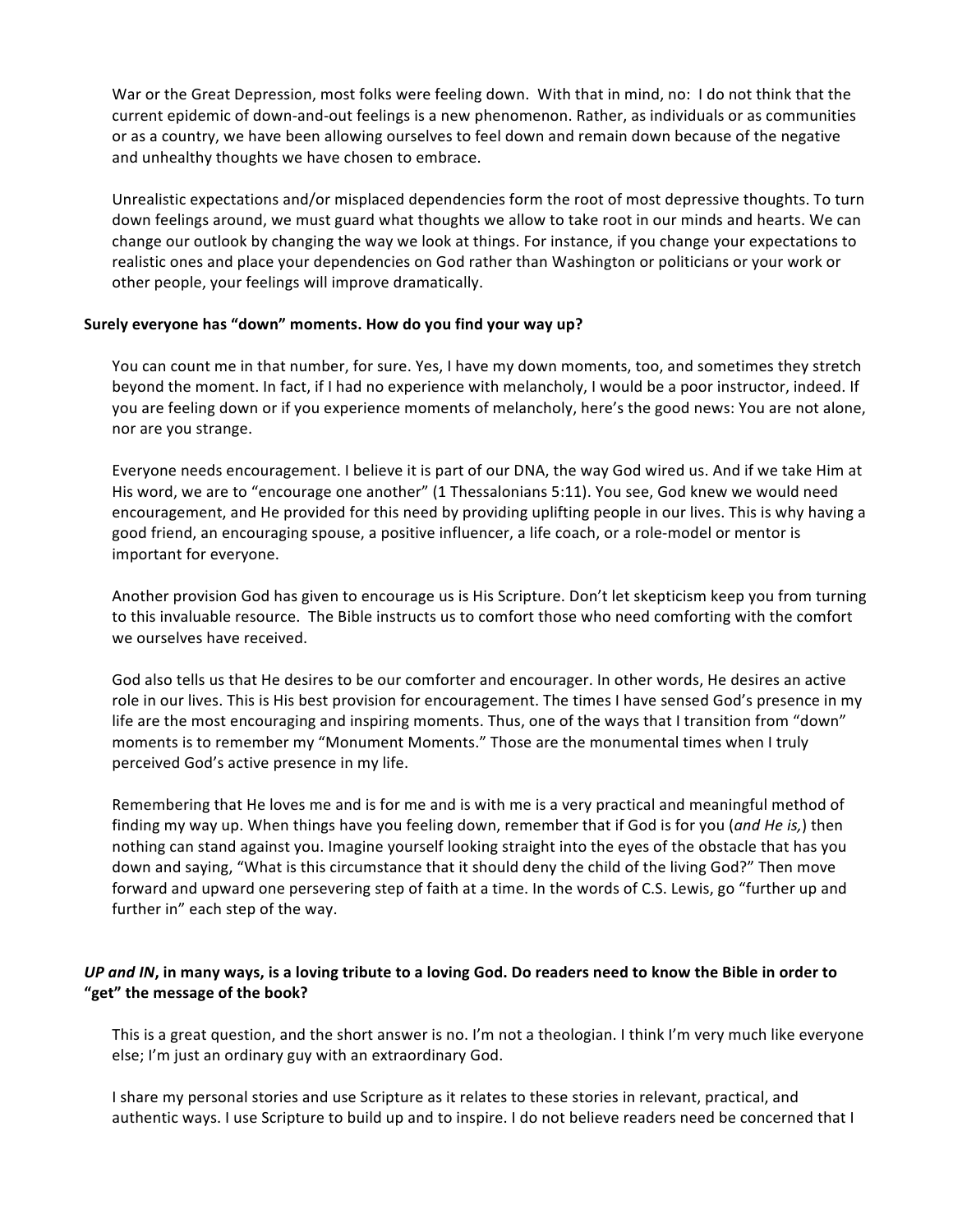will preach to them or look down on them. I present the truths within UP and IN using short, daily readings that are easy to understand and apply.

# UP and IN includes a number of verses from the Bible. Do you have a favorite verse, and if so, what is it? Why does it speak to you?

Joshua 1:9 NIV is the verse I reach for when I'm facing a challenge. It reads "Have I not commanded you? Be strong and courageous. Do not be terrified; do not be discouraged, for the Lord your God will be with you wherever you go."

# In writing UP and IN, you lifted the veil on your own life and shared many of your personal experiences—the good, the bad, and others in between. Was it difficult to share such personal experiences? What prompted you to include your stories in the book?

Real stories are the most engaging. When we hear them, we can place ourselves within them and make application for our own lives. Hearing how someone else made it through a similar circumstance encourages us to persevere, too.

I wrote UP and IN to help people. What better way to do this than by sharing about my personal experiences? Here's an UP and IN quote: "Sharing a life experience, like a well-timed throw rope, can act as a lifeline for someone else who is cascading down similar waters." I believe that.

# You have a gift for taking an ordinary occurrence or happening and turning it into a valuable lesson or story. How did you develop your gift for telling and writing such stories?

Thank you; you are very kind to say so. I have been told that I have a knack for using analogies to teach rich principles. I do have a heart for mentoring, and I tend to look at things from various angles as I seek to make application for my life or as an uplifting principle for others.

I think you will agree with me that gifts are received, meaning that they come from a giver. I'm not sure if I was born with this gift or not. Perhaps so, but I likely refined the skill by hearing other speakers, reading other authors' works, listening to lyrics to songs, and reading Scripture.

Jesus is considered the greatest communicator in part because He uses relevant parables to convey truths that push beyond the mind and into our hearts. Similarly, I once used the love story embedded in the larger story of the feud between the Hatfields and McCoys to resolve a strained business relationship with an important international client. The principle in the story, namely that one person from each side of the feud was willing to step forward and risk reconciliation, helped me to restore the business relationship, starting with my counterpart in the negotiation. The story was effective in bridging our two different languages and unique cultures and set the stage for a very positive and mutually beneficial long-term business relationship.

# What one piece of advice would you give to someone who feels overwhelmed or down and wants to make a change?

Put your heart into it. The first step is moving from wanting to make a change to committing to change. You can't see the view from the summit unless you are willing to take the steps necessary to elevate yourself. Embrace the changes needed, believe in yourself and in your yet-to-be-discovered potential, and begin the necessary climb one step of faith at a time. With proper thinking, planning, pursuit, and perseverance, in time you will begin to see a better view.